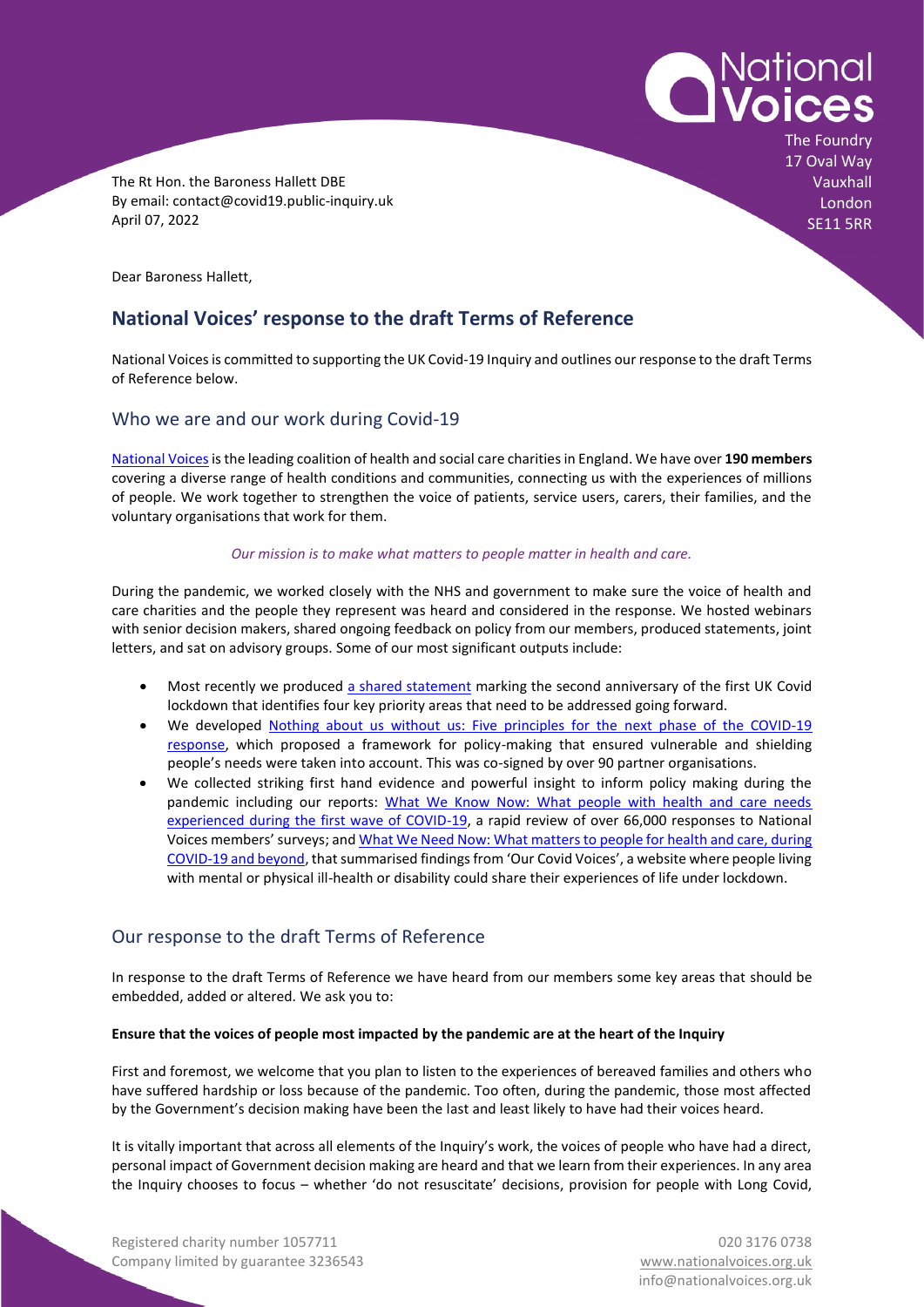access to vaccines or any other topic – people with lived experience of the issue should be at the heart of the Inquiry's engagement.

The inquiry has an important role in hearing, understanding and documenting the experiences of 'ordinary' people, particularly from those communities who bore the heaviest burden in terms of morbidity, mortality and economic and social impacts of the pandemic. It must also design a process where people from these communities can be heard.

#### **Make sure that the Inquiry fully explores the unequal impact of the pandemic**

Throughout the pandemic, we have all been in the same storm, but we are not in the same boat. The pandemic has exposed significant yet longstanding inequalities in our society that require us to learn more and fundamentally change how decisions are made that affect health and care.

We have heard of countless examples of the unequal impact of the pandemic and the Government's response – from the disproportionate use of 'do not resuscitate' orders against people with learning disabilities, to the difficulties in accessing water and sanitation for nomadic communities and much more. We know that the impact of the pandemic on black and minority ethnic communities has been particularly severe. For example[, data from](https://www.ons.gov.uk/peoplepopulationandcommunity/birthsdeathsandmarriages/deaths/articles/coronaviruscovid19relateddeathsbyethnicgroupenglandandwales/2march2020to15may2020)  [the Office for National Statistics](https://www.ons.gov.uk/peoplepopulationandcommunity/birthsdeathsandmarriages/deaths/articles/coronaviruscovid19relateddeathsbyethnicgroupenglandandwales/2march2020to15may2020) showed that the mortality rate for deaths involving Covid was highest among males of Black ethnic background. We have also heard from our members and their networks that often the Government's guidance on self-isolating, shielding and more were inaccessible to large groups of the population because they were delivered in inaccessible formats.

We welcome the Inquiry's focus on considering any disparities in the impact of the pandemic and the state's response, including those relating to the Equality Act 2010 and the Northern Ireland Act 1998. We ask you to ensure that considerations of equality and inclusion are fully explored in every element of the Inquiry's work. We also ask that in addition to the work you have planned on considering the impact of the pandemic on people from specific protected characteristic groups that you consider the impact on people with low incomes, carers and other groups who experience inequality.

# **Ensure that the Inquiry has a focus on the indispensable role of the Voluntary, Community and Social Enterprise (VCSE) sector in the pandemic response**

The VCSE sector saw a huge increase in demand for its services during the pandemic and rapidly responded to meet these needs. It played an indispensable role in coordinating the pandemic response, particularly for the most vulnerable in our society. It is vital that the role of the VCSE sector during the pandemic is captured in the Inquiry's factual narrative account and that learning is gathered about how the government can work more closely with the VCSE sector to understand and respond to the needs of diverse groups of people ongoing.

# **Expand the focus of the Inquiry on 'shielding and the protection of the clinically vulnerable' to include a focus on people who are immunocompromised**

We are pleased to see that people who are clinically vulnerable are included as a focus in the draft Terms of Reference, but this should also specifically acknowledge people who are immunocompromised who are uniquely impacted by the Covid response which has increasingly relied on use of the vaccine. We also think that the health outcomes for these groups should be specifically mentioned. Our suggested wording, put forward by Blood Cancer UK, is *'shielding, protection and health outcomes of the clinically vulnerable and people who are immunocompromised'*

It is important that we understand how decisions were made and continue to be made at different stages of the pandemic for people who are clinically vulnerable and specifically for people who are immunosuppressed. For example, the needs of the latter only became more pronounced in 2021 after the vaccine was rolled out.

#### **Include a specific focus on experiences of carers in the Inquiry**

Dementia UK told us that Covid led to limited or no access to respite and other support services for carers especially during the first wave in 2020, when many primary carers were caring 24/7 with no break or access to

Registered charity number 1057711 020 3176 0738 Company limited by guarantee 3236543 [www.nationalvoices.org.uk](http://www.nationalvoices.org.uk/)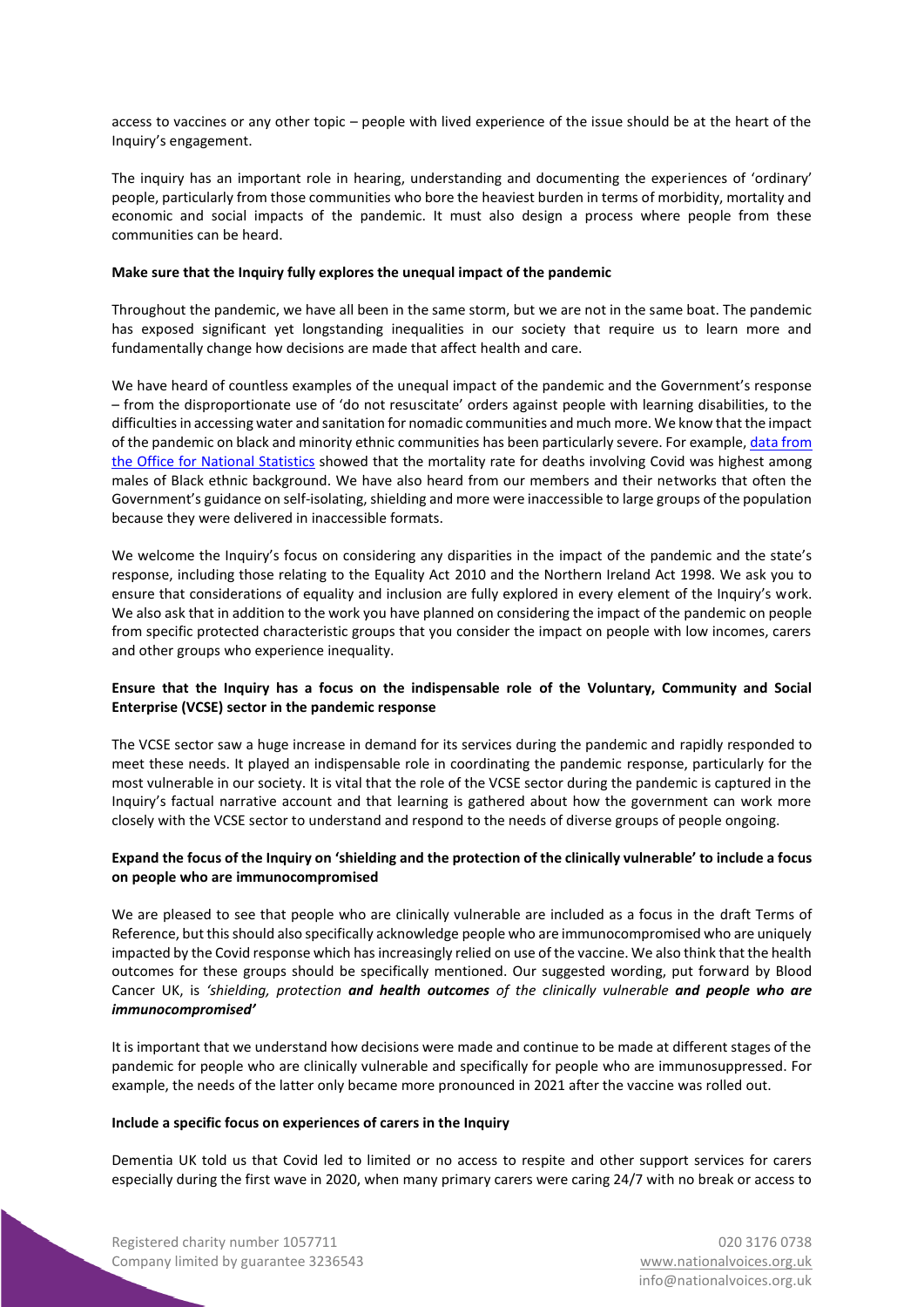wider family support. Many carers reported that they had no choice but to give up work or reduce their hours to provide more care. This led to a sharp reduction in income while still having to pay the rising costs for care such as higher utility bills, paying for additional care and adaptive equipment. This remains an ongoing issue – particularly with the rising cost of living.

It is important that we build an understanding of how carers experienced the pandemic as this will inform learning on how carers can be supported going forward.

#### **Include a specific focus on people who have died at home during the pandemic in the Inquiry**

We welcome the Inquiry's proposed focus on the approach to palliative care during the pandemic, however, we fully support our member charity Hospice UK in their call for the Inquiry to have a focus on the significant [increase in deaths in private homes](https://hukstage-bucket.s3.eu-west-2.amazonaws.com/s3fs-public/2022-04/Letter%20to%20Baroness%20Hallett%20from%20stakeholders.pdf) during the pandemic.

There have been more than 100,000 excess deaths in private homes across the UK during the pandemic so far. Hospice UK estimate that at least 67,000 people are likely to have missed out on the specialist palliative care they needed, such as adequate pain relief, with support needs often falling on the shoulders of friends and family.

It is important that we develop our understanding of how people experienced deaths in private homes and identify how their loved ones can be better supported.

# **Include a specific focus on mental health in the Inquiry**

The draft Terms of Reference do not include a focus on mental health which we know was massively impacted by the response to the pandemic. We fully support our member charity Mind in [their call](https://www.mind.org.uk/news-campaigns/news/covid-inquiry-risks-missing-the-mark-if-it-omits-mental-health/) to include mental health in the Inquiry. Mind have set out a series of questions which the Inquiry should seek to uncover the answers to in relation to mental health:

- 1. Were we prepared? Were the mental health impacts of a pandemic part of the civil emergency planning process and to what extent were these ever implemented?
- 2. What planning or provision was made once we knew there would be those traumatised by the pandemic: frontline staff, those with Covid or Long Covid themselves, those devastated because they couldn't comfort a dying loved one or mourn with their family?
- 3. What are the consequences of failing to intervene to help people back to good health? Why is it that despite the huge increase in mental health problems across society during the pandemic, that not one penny of the money announced to meet the NHS backlog is going to mental health?

The Inquiry should examine the mental health impacts of the pandemic, the mental health provision for those traumatised by the pandemic particularly frontline staff, the disproportionate impact of restrictions on those with pre-existing mental health conditions, and inadequate provision for mental health services to be able to meet a huge increase in demand.

#### **Ensure the Inquiry has a focus on understanding the management of the pandemic within primary care**

We welcome that the draft Terms of Reference for the Inquiry includes a focus on the consequences of the pandemic on provision for non-Covid related conditions and needs; and provision for those experiencing long-Covid, as well as a specific mention of hospitals. The Inquiry must also examine the management of the pandemic within primary care (including general practice, community pharmacy, dentistry and optometry). It is important that this includes a focus on the response to patients with Covid, meeting urgent care needs and the on-going provision of routine primary care services.

# **Use the testimonies and learning gathered through the Inquiry to inform the ongoing impact of Covid-19**

We call for the inquiry to make recommendations addressing the ongoing impact of Covid that can be enacted now, rather than the next time we're facing a pandemic.

Registered charity number 1057711 020 3176 0738 Company limited by guarantee 3236543 [www.nationalvoices.org.uk](http://www.nationalvoices.org.uk/)